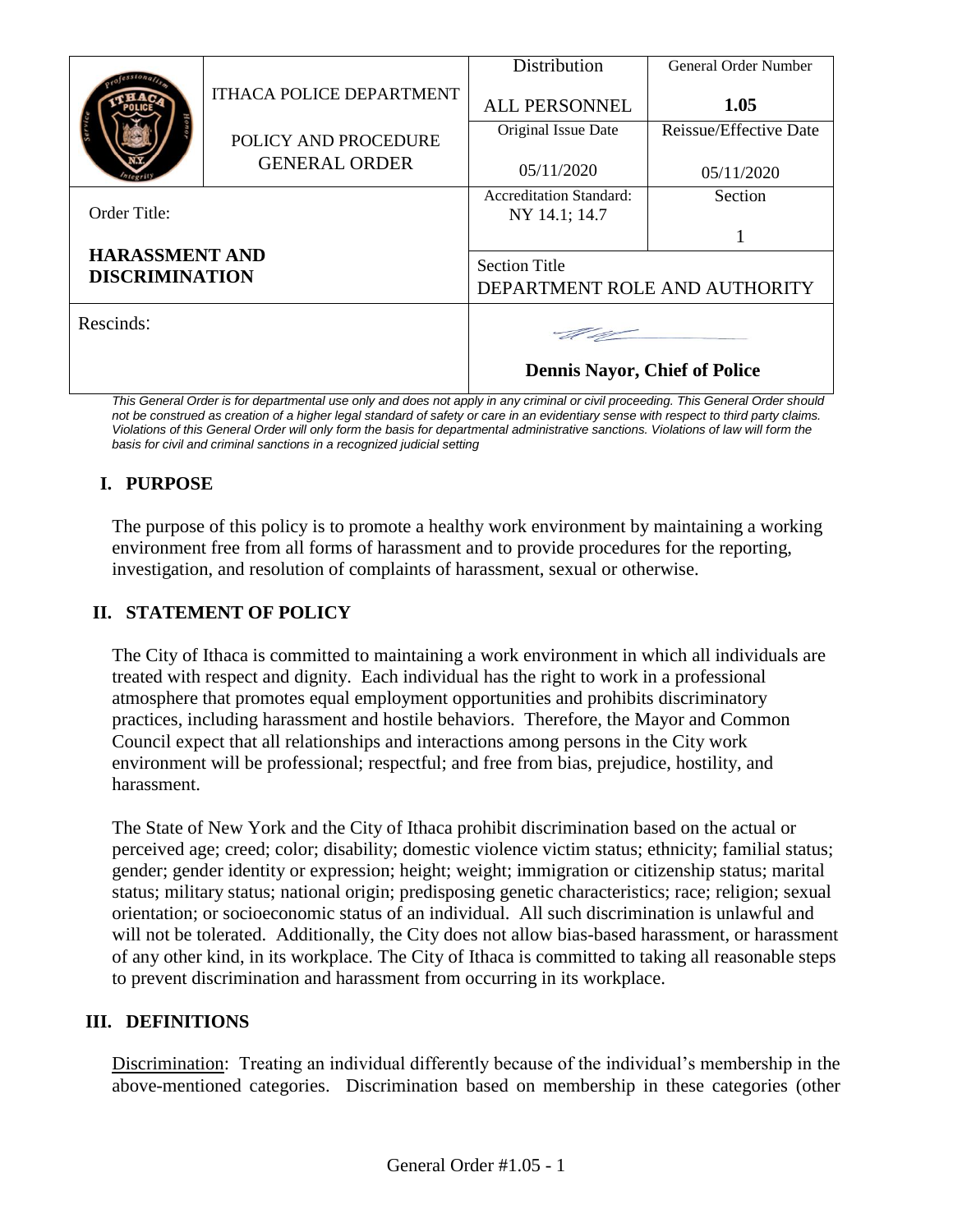than providing reasonable accommodation for differently-abled persons) is prohibited by federal, state, or local laws.

Harassment: Unwanted, unreasonable verbal or physical conduct directed toward or affecting another person that annoys, disturbs, frightens, insults or offends that other person, that continues or is repeated after a request to cease, and that: 1) has the purpose or effect of creating an intimidating, hostile, or offensive work environment; 2) has the purpose or effect of unreasonably interfering with an individual's work performance; or 3) otherwise adversely affects an individual's employment opportunities. Harassment includes bias-based harassment and sexual harassment.

Bias-Based Harassment: Harassment that denigrates, offends or shows hostility or aversion toward an individual because of his/her actual or perceived age; creed; color; disability; domestic violence victim status; ethnicity; familial status; gender; gender identity or expression; height; weight; immigration or citizenship status; marital status; military status; national origin; predisposing genetic characteristics; race; religion; sexual orientation; or socioeconomic status; or that of his/her relatives, friends, or associates. Bias-based harassment includes, but is not limited to: epithets, slurs or negative stereotyping; threatening, intimidating, or hostile acts; denigrating jokes; and written or graphic material that denigrates, ridicules, objectifies, or shows hostility, aversion or contempt toward an individual or group and that is placed on walls, bulletin boards, lockers or elsewhere on or in the employer's premises, vehicles, or equipment, or is circulated in the workplace, including through electronic means.

# **IV. SCOPE OF POLICY**

This policy applies to all City officers and employees. This policy applies to all aspects of the relationship between the City and its employees, including but not limited to: recruitment, employment, promotion, training, working conditions, and benefits. Also, employees of the City shall not discriminate against independent contractors, volunteers, personnel employed by temporary agencies, applicants, customers, the general public, and any other persons or agencies doing business for or with the City. It is the expectation that independent contractors shall not discriminate against City employees. If any contractor violates this policy, appropriate action will be taken.

Department heads and supervisory personnel are responsible for ensuring a work environment free from unlawful discrimination or harassment. These individuals must take immediate and, if authorized, appropriate corrective action when allegations of discrimination or harassment come to their attention to assure compliance with this policy. Should a department head or supervisor not be authorized to take corrective action, the matter shall be referred to the individual or body, as the case may be, having the authority to take corrective action.

# **V. REPORTING AND INVESTIGATING**

Any City officer or employee who witnesses or experiences an incident of suspected discrimination or harassment shall report the incident to the appropriate department head or the Human Resources Director, or their designees, as soon as possible after an alleged incident.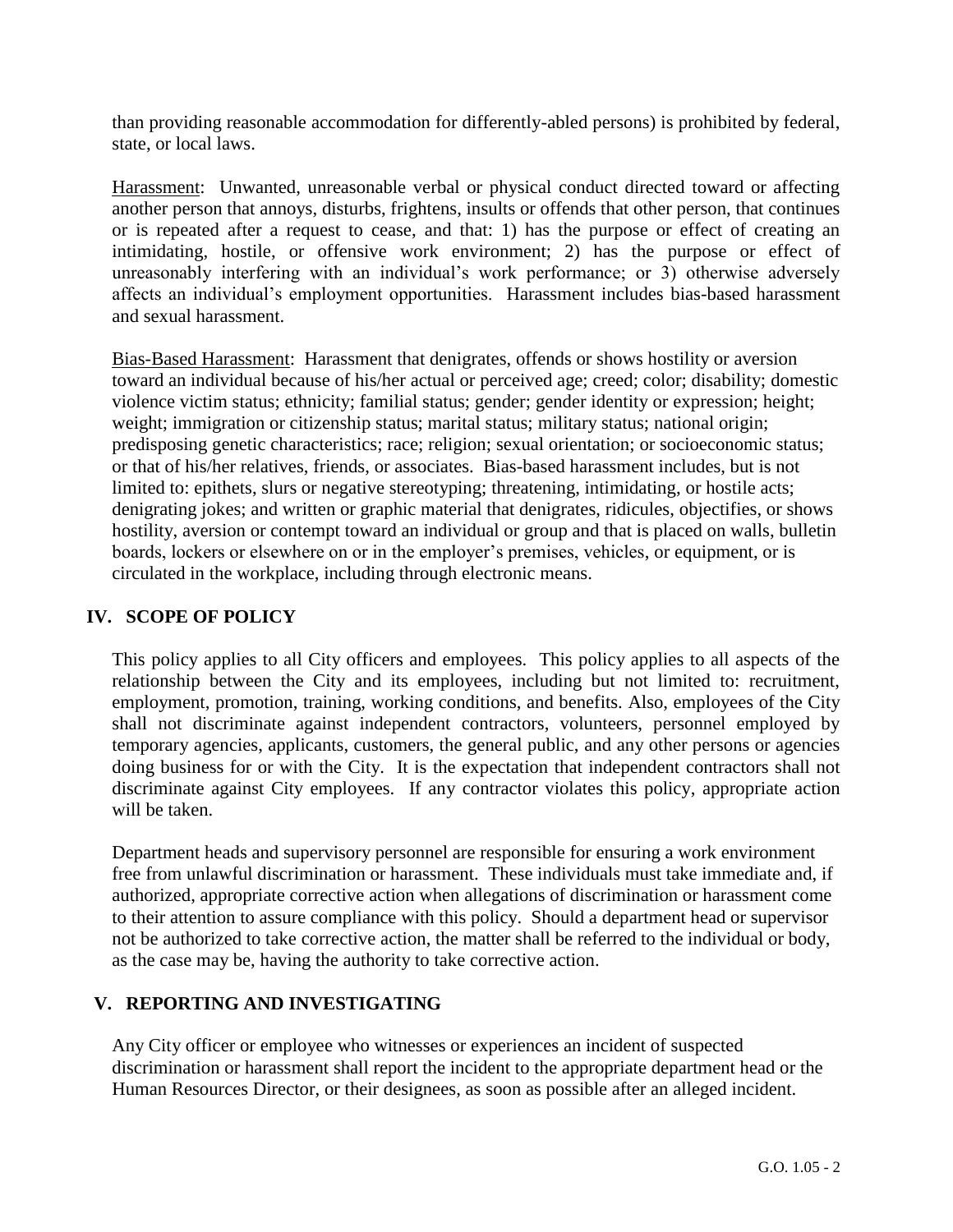# **VI. COMPLAINT PROCEDURE**

### **Informal Procedure**

Some situations may be resolved in an informal manner by the Department Head or supervisor without the need for a formal complaint and investigation. Disciplinary action may not be imposed without a formal complaint being filed, and a finding, after investigation, that there is probable cause to believe discrimination or harassment occurred.

An individual reporting harassment, discrimination, or retaliation should be aware, however, that the City of Ithaca may decide it is necessary to take action to address such conduct beyond an informal discussion. This decision will be discussed with the individual making the complaint.

### **Formal Procedure**

A formal complaint must be in writing and must include the act(s), complained about, identify the person or persons alleged to have committed such act(s), and indicate the approximate dates, if known, when the act(s) occurred. Employees and officers can fill out the form themselves, or ask for help from their supervisor, Department Head, or the Human Resources Director. A formal complaint shall be filed with the Department of Human Resources.

## **VII. INVESTIGATION PROCEDURE**

Once a formal complaint has been received, the Human Resources Director or the Director's designee will commence a prompt investigation of the allegations in the complaint and will report the results of the investigation to the complainant's Department Head or the Mayor, as appropriate. The investigation should be concluded within sixty (60) days of the filing of the formal complaint. The investigation may be expanded if additional allegations are uncovered during the investigation.

The investigation may include but is not limited to: identifying the alleged harasser, separately interviewing witnesses, meeting with the person accused to inform her/him of the complaint and informing her/him that retaliation is prohibited, interviewing the accused person regarding the allegations, interviewing witnesses, and determining whether or not there is probable cause to believe that the allegations are true.

Prompt reporting of a complaint is strongly encouraged as it allows for rapid response to and resolution of objectionable behavior. Complaints should be filed within one year of the alleged harassment.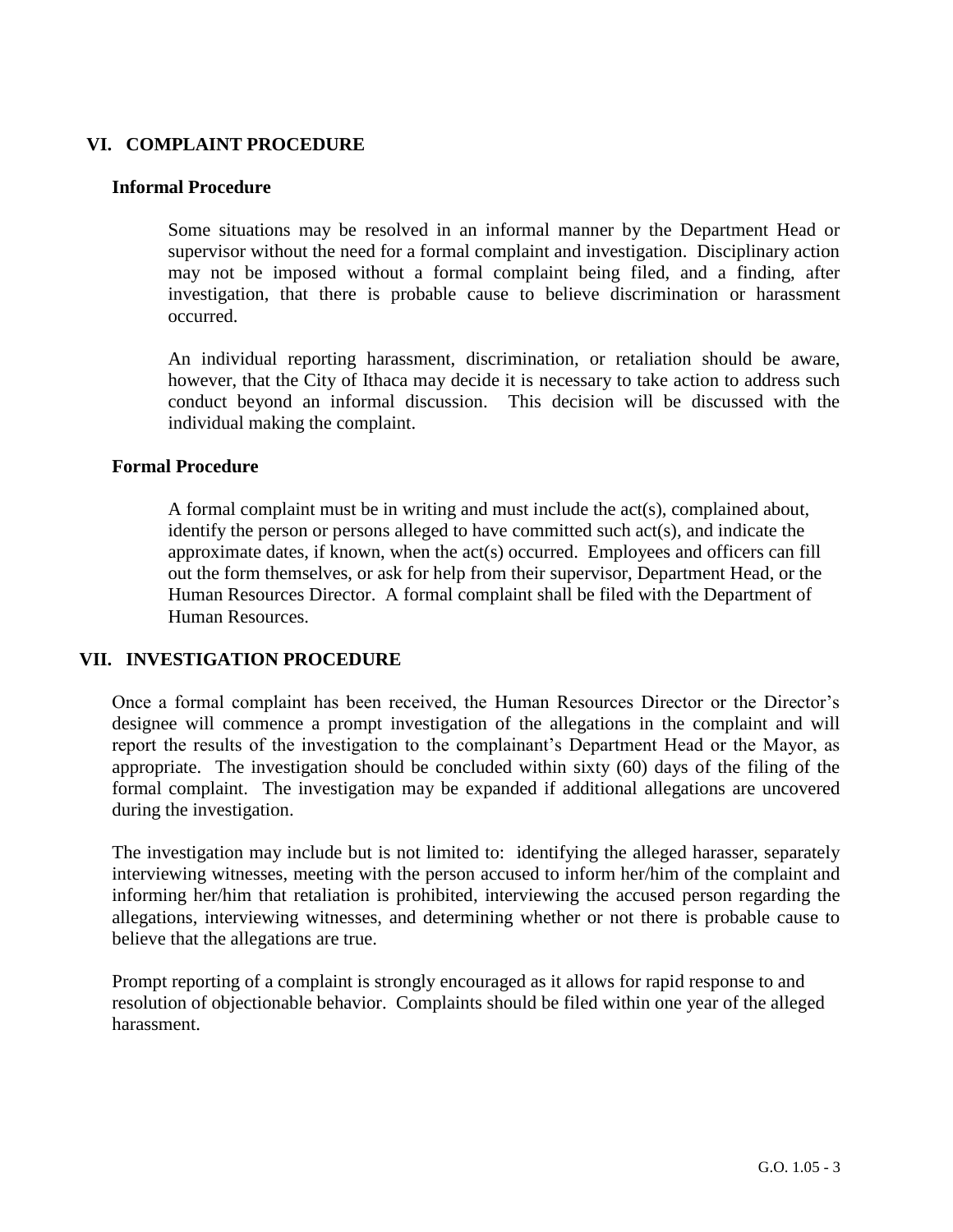## **VIII. POST-INVESTIGATION AND APPEAL PROCEDURE**

#### **Unfounded Complaints**

If, after an investigation, a complaint is determined to be unfounded, the Human Resources Director will inform the complainant(s) and the accused that the complaint is unfounded. The Human Resources Department will maintain a confidential record of the investigation.

#### **Founded Complaints**

If a complaint is founded, the Human Resources Director and the Department Head or Mayor will meet with the person accused and his/her union representative, if the accused is represented, and explain the findings of the investigation. The accused will have an opportunity to accept the findings and any corrective and/or disciplinary action, or to oppose the findings and file a grievance through his/her collective bargaining unit. The Human Resources Department will maintain a confidential record of the investigation.

In the event that either the employee alleging discrimination or harassment, or the employee being charged with discrimination or harassment, is not covered by a labor contract, the employee may exercise the employee's appeal rights provided for by Civil Service Law, Section C-26.1 of the City Charter, or Article 1 of Chapter 90 of the Code of the City of Ithaca, as appropriate.

#### **Corrective and Disciplinary Action**

Corrective and disciplinary action for discrimination or harassment may include, but is not limited to, any of the following: attending individualized training; verbal warning; written reprimand; work restrictions; monetary fine; salary reduction or limitation; demotion; suspension; dismissal. All action will be in accordance with due process and the parameters outlined within the respective Collective Bargaining Agreement (s).

## **IX. CONFIDENTIALITY**

The City wishes to create a safe and comfortable environment in which employees are not afraid to discuss concerns and complaints, or to seek general information about discrimination, harassment, or retaliation. The City recognizes that employees may be concerned about the confidentiality of information they share and will strive to preserve confidentiality to the fullest extent possible.

Employees must understand that their anonymity cannot always be maintained, especially if disciplinary action is warranted.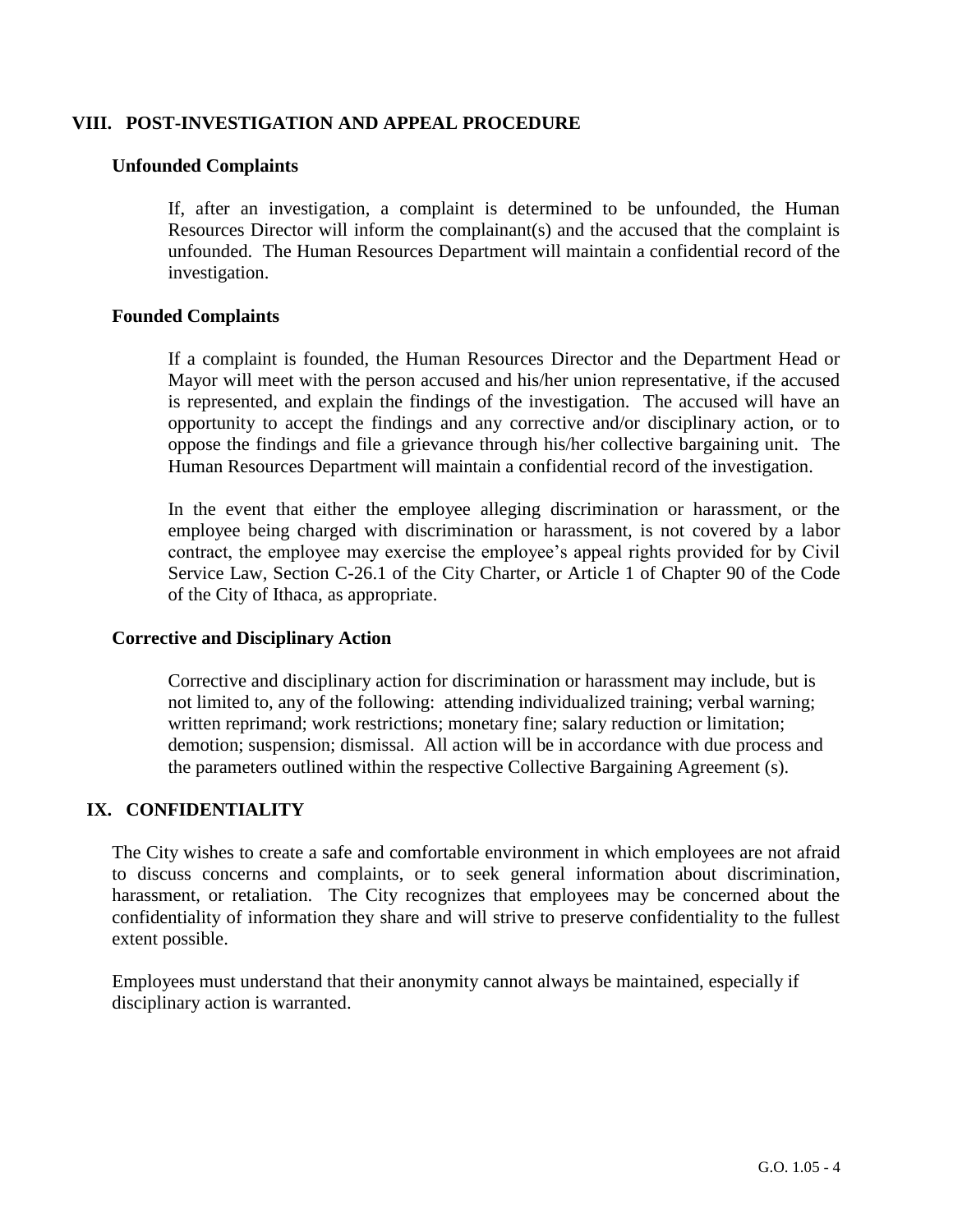# **X. FILING COMPLAINTS WITH OUTSIDE AGENTS**

This internal complaint and investigation process does not substitute for or remove the rights of employees or officers to bring charges of discrimination or harassment with local, federal, and state agencies. Those agencies have specific time limits within which complaints can be brought, and employees or officers should consult each agency as to the proper procedure or time limit.

# **XI. SUPPORT SERVICES**

Individuals involved in discrimination or harassment complaints are encouraged to seek assistance through the Employee Assistance Program or the Human Resources Department.

## **XII. RESPONSIBILITIES OF MANAGERS AND SUPERVISORS**

All managerial and supervisory staff of the City of Ithaca shall be responsible for enforcing this policy and shall have particular responsibility for ensuring that the work environment under their supervision is free from harassment and discrimination and its effects.

All managerial and supervisory staff who receives harassment or discrimination complaints will be responsible for immediately forwarding such complaints to either their Department Head or the Director of Human Resources for investigation.

The City shall conduct training for managerial and supervisory staff in each department on the issues surrounding harassment and discrimination, its effects and its appearances, and the role and responsibility of supervisory personnel in preventing incidents of harassment or discrimination and resolving complaints.

The City shall also distribute this policy to all City employees and conspicuously post this policy at all City work sites. Copies of this policy will also be distributed to new employees as they are hired. Employees will be required to sign a statement that they have read and understood the policy. The City shall also conduct training for all City employees on the concept and definition of harassment and discrimination, the issues surrounding it, and ways in which to deal with it appropriately.

## **XIII. VIOLATION OF THIS POLICY**

Violations of this policy, regardless of whether or not an actual law has been violated, will not be tolerated. The City of Ithaca will investigate every issue that is brought to its attention in this area and will take appropriate action.

## **XIV. RETALIATION**

Retaliation against an individual for reporting harassment or discrimination or for participating in an investigation of a claim of harassment or discrimination is a serious violation of this policy and, like harassment or discrimination itself, will be subject to disciplinary action. Acts of